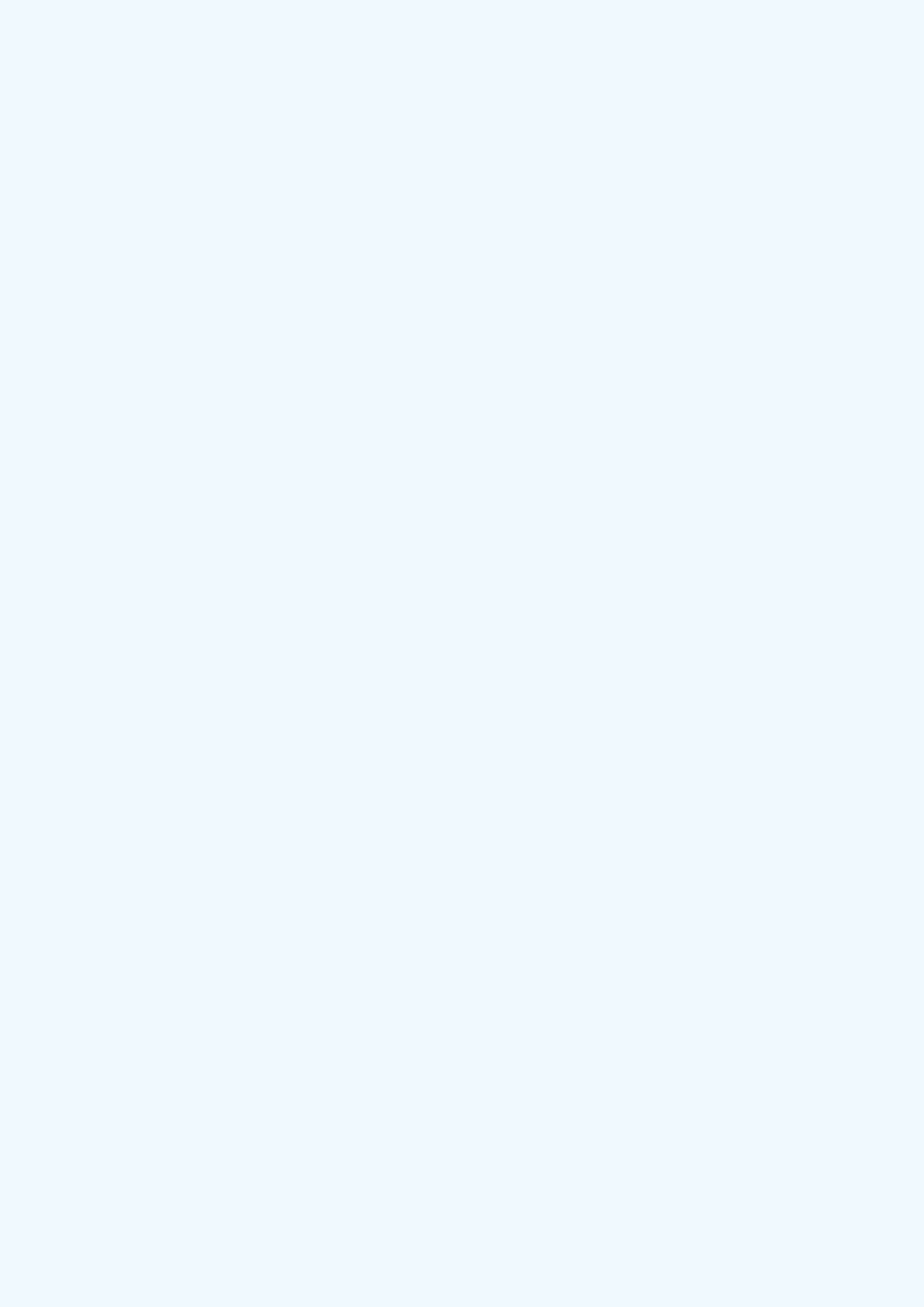

The receipts from the Transport Department are regulated under the provisions of the Central and the State Motor Vehicles Acts and Rules made thereunder and are under the administrative control of the Transport Department as detailed in the chart below:

#### **Chart 4.1: Tax Administration**



The Transport Department collects motor vehicle taxes, fees and fines through the State Transport Authority (STA), Public Vehicle Department (PVD), Kolkata and Registering Authorities (RAs) comprising Regional Transport Authorities (RTAs) at the district level and Additional Regional Transport Authorities (ARTAs) at the Sub-Divisional level.

The State Government had constituted a State Transport Authority (STA) under the Transport Department which has been vested with the authority to co-ordinate, regulate and supervise the activities and policies of Regional Transport Authorities (RTAs) of the State that grant and renew different types of permits in respect of their respective regions. For the state as a whole and for inter-state operations, STA issues different types of permits, viz., stage carriage permit, contract carriage permit, tourist permit, special permit, temporary permit, luxury taxi permit and national permit.

The Public Vehicles Department (PVD) is essentially the Regional Transport Authority for Kolkata. Presently services like (a) Registration of Motor Vehicles, (b) Driving Licenses and related functions, (c) Fitness of Motor Vehicles and related functions, (d) Permits, (e) Motor Vehicle Taxes and related functions, (f) Miscellaneous (other MV related services) are administered to the citizens from the PVD in a decentralised manner.

The registration related activities are being looked after by Regional Transport Authorities (RTAs) located at the District Headquarters as well as some newly created Additional Regional Transport Offices in sub-divisional towns.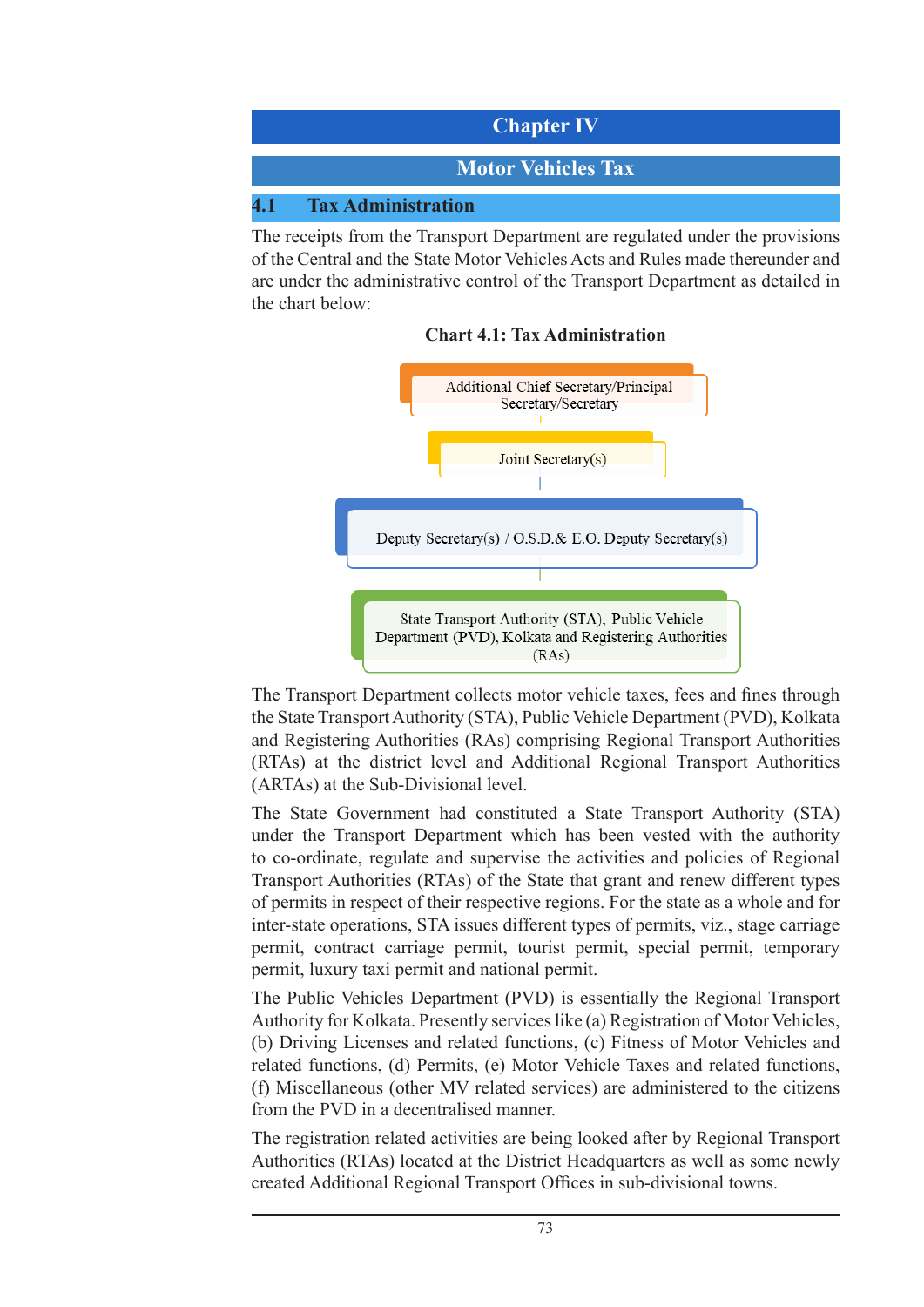# **4.2 Internal Audit**

Absence of internal audit wing in the Department was earlier pointed out in the Audit Report 2010 (No.5 Government of West Bengal) – "Performance Audit on Collection of Motor Vehicles Taxes, Fees and Fines of Government of West Bengal" (Paragraph 4.15). It was concluded in the said Report, that in absence of internal audit, weakness in the functioning of the Department remained undetected (Paragraph 5.1). Further, Audit recommended establishment of internal audit wing for conducting periodical audit and preparing a manual on internal control mechanism in the Department (Paragraph 5.2), which was not done by the Department.

#### **4.3 Results of audit**

In 2018-19, test check of the records of 15 units relating to road tax, additional tax, special tax, audio fee, special fee, video fee, dealer's tax, permit fee and penalties showed under assessment of tax and other irregularities involving  $\bar{\xi}$  9.97 crore in 98 cases, which fall under the following categories shown in the **Table 4.1.**

|                  |                                                                                             |                    | $(3 \nvert n \text{ error})$ |
|------------------|---------------------------------------------------------------------------------------------|--------------------|------------------------------|
| SI.<br>No.       | <b>Categories</b>                                                                           | Number of<br>cases | <b>Amount</b>                |
| 1.               | Non-realisation of<br>• Tax, additional tax and penalty (transport/<br>commercial vehicles) | 14                 | 1.68                         |
|                  | • Permit fees                                                                               | 9                  | 0.51                         |
|                  | • Special fee                                                                               | 10                 | 0.17                         |
|                  | $\bullet$ Audio fee <sup>126</sup>                                                          | 9                  | 0.02                         |
|                  | • Renewal fee of Trade Certificates                                                         | 7                  | 0.13                         |
| $\overline{2}$ . | Short realisation of<br>• Road taxes from contract carriage vehicles                        | 12                 | 0.25                         |
|                  | • Road tax from LMV/ Omni buses (Private Use)                                               | $\overline{4}$     | 0.03                         |
|                  | • Fines for delayed production of vehicles for<br>Certificate of Fitness (C/F)              | 3                  | 0.10                         |
| 3.               | Others                                                                                      | 30                 | 7.08                         |
|                  | <b>Total</b>                                                                                | 98                 | 9.97                         |

#### **Table 4.1: Results of audit**

During the course of the year 2018-19, the Department accepted non-realisation /blocking of revenue and other deficiencies of  $\bar{\tau}$  92.22 crore in 105 cases which includes 35 cases involving  $\bar{\tau}$  7.82 crore which were pointed out in audit during the year 2018-19 and the rest in earlier years pertaining to 2004-05 to 2017-18. An amount of  $\bar{\xi}$  2.14 crore was realised in 70 cases at the instance of audit.

#### **4.4 Compliance issues**

Audit was conducted in 15 (53.57 *per cent*) out of 28 units administering Motor Vehicles Tax during the period 2018-19. The cases mentioned in the

<sup>126</sup> *Rule 218(7) of the WBMV Rules prescribed an audio fee for installation of any audio set with or without loudspeaker in the motor vehicle.*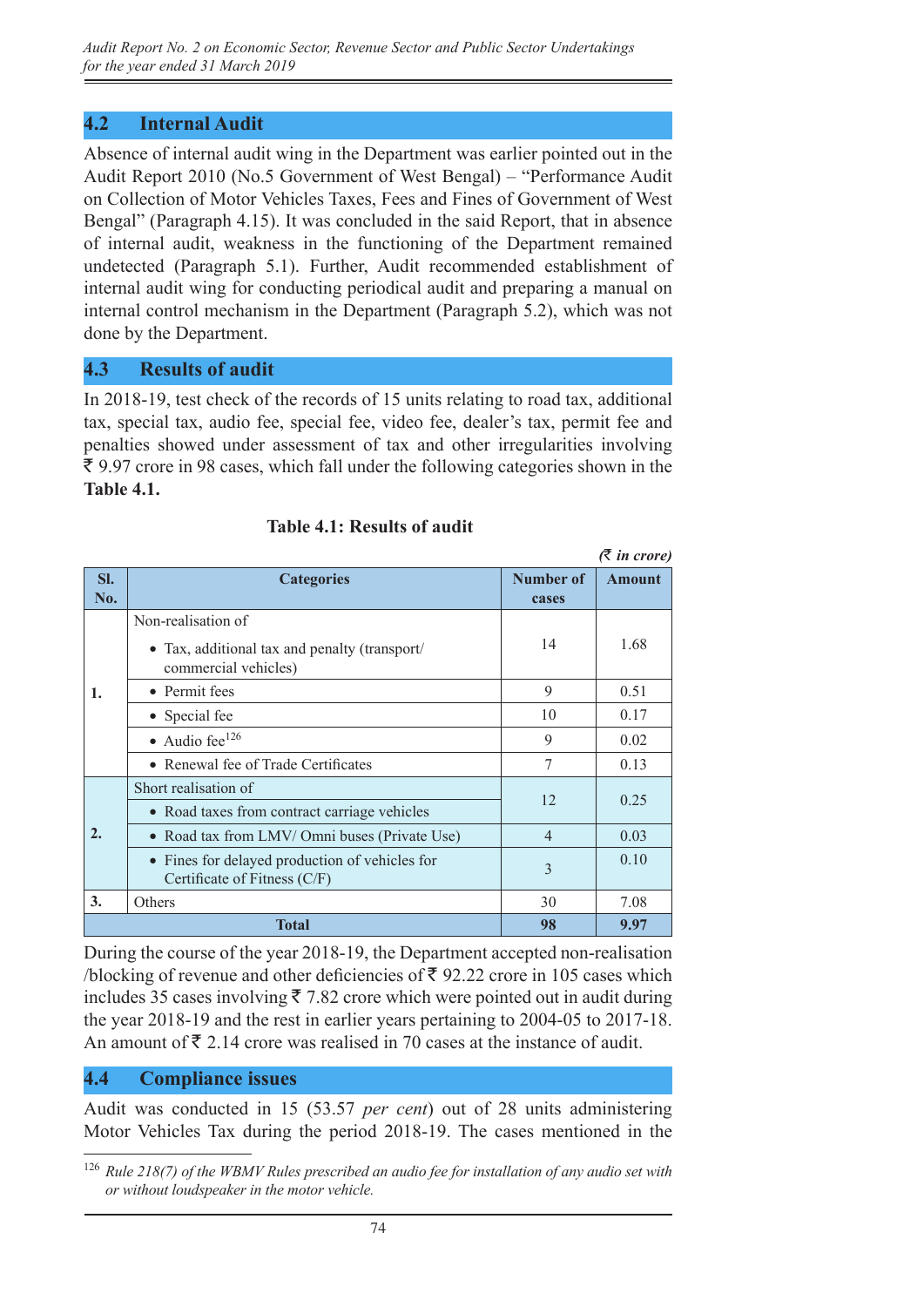succeeding paragraphs are those which came to notice in the course of test audit for the period 2018-19 as well as those which came to notice in 2017- 18, but could not be reported in the previous Audit Report. Data in respect of 35,01,283 vehicles was obtained from 15 Registering Authorities (RAs) and analysed to ascertain the extent of compliance of provisions of the Acts and rules framed thereunder. The findings in respect of 2,14,093 vehicles (6.11 *per cent*) out of 35,01,283 vehicles across various RAs involving  $\bar{\tau}$  333.31 crore are discussed in the following paragraphs:

# **4.4.1 Non/ Improper mapping of provisions of the Acts and Rules in the VAHAN software**

Collection of motor vehicles taxes, fees and fines is guided by provisions laid down in the WBMVT Act, 1979, the WBAT&OTMV Act, 1989, the Motor Vehicles (MV) Act, 1988 and the Central Motor Vehicles (CMV) Rules, 1989. For effective implementation of these provisions, it was essential that all the provisions were mapped properly in the VAHAN software<sup>127</sup> to prevent any non/ short realisation of Government revenue.

During analysis of data of 15 RAs, it was observed that various provisions of the Acts and Rules (Transport Department) were either not mapped or were mapped partially in VAHAN software for realisation of revenue due at the time of payment of taxes by owners of the vehicles.

# **4.4.1.1 Non-realisation of tax, additional tax and penalty**

Tax, additional tax and penalty of  $\bar{\tau}$  319.27 crore was not realised from **owners of 1, 22,995 vehicles.**

Section 3 of West Bengal Motor Vehicles Tax Act (WBMVT Act), 1979 and Sections 3 and 4 of the West Bengal Additional Tax & One-time Tax on Motor Vehicles (WBAT & OTMV) Act, 1989 prescribe the rates of tax and additional tax on vehicles. Section 11 of the WBMVT Act, 1979 and Section 10 of the WBAT & OTMV Act, 1989 provide for imposition of penalty in case of non-payment of taxes within the prescribed time limit. Rule 26 of the West Bengal Motor Vehicles Tax (WBMVT) Rules, 1957 prescribes that the tax officer shall maintain a Tax Demand Register (TDR) which should show registration number of the vehicle, name and address of the owner, tax due *etc*. The tax officer shall review the register in order to check whether the tax is regularly paid and take prompt action<sup>128</sup> against persons concerned for nonpayment of tax.

Audit analysed data of 35,01,283 vehicles of VAHAN software for the period 2015-18 provided by 14 RAs. Of these, data of 29,04,825 vehicles of VAHAN-1 software<sup>129</sup> for the period 2015-17, involving six RAs were analysed in February

<sup>127</sup> *An application software used by the Transport Department for registration of vehicles and collection of taxes and fees thereof.*

<sup>128</sup> *Issue of tax/ fees alert messages on expiry of validity period to the vehicle owners and tax demand notices on expiry of tax validity period.*

<sup>129</sup> *It was de-centralised computer services under Transport Department, Government of West Bengal. It was not accessible by citizens online.*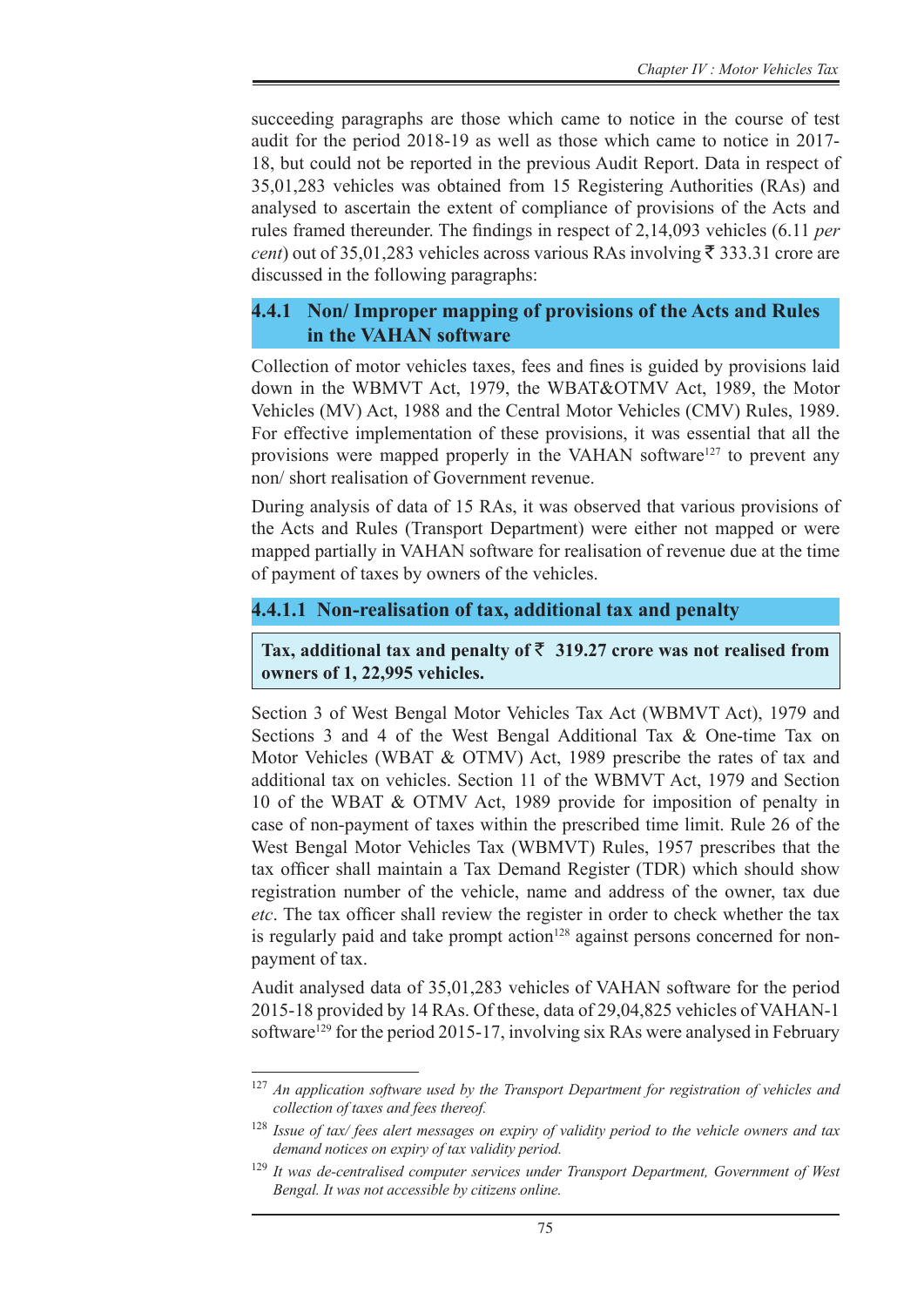2018 and data of 5,96,458 vehicles of VAHAN-4 software130 for the period 2015-18 involving 14 RAs were analysed in February 2019.

On analysis of the data of VAHAN-1 software, it was found that in case of 1,16,258 out of 29,04,825 vehicles, the owners of the vehicles did not pay the taxes, and penalties<sup>131</sup> amounting to  $\bar{\tau}$  317.59 crore. It was also observed that though there was no provision in the VAHAN-1 software to maintain TDR in the prescribed format, there was a provision to generate defaulters' list. The RAs concerned, however, failed to monitor and realise the dues.

Audit also found from analysis of data of VAHAN-4 software that in case of 6,737 out of 5,96,458 vehicles, the owners of these vehicles did not make payment of tax, fees and penalty of  $\bar{\tau}$  1.68 crore. It was observed that though there was provision in the VAHAN-4 software to generate defaulters' list as well as demand notices, the RAs concerned failed to realise the dues.

This resulted in non-realisation of tax, additional tax and penalty of  $\bar{\tau}$  319.27 crore in 1,22,995 cases of as many vehicles as shown in the following table:

|                |                                              |                             |                                               | $($ \bar{\tau} in lakh)             |
|----------------|----------------------------------------------|-----------------------------|-----------------------------------------------|-------------------------------------|
| SI<br>No.      | Name of the RA                               | <b>Period of</b><br>default | <b>Total no. of</b><br>defaulting<br>vehicles | <b>Amount of</b><br>non-realisation |
|                | <b>VAHAN-1</b>                               |                             |                                               |                                     |
| 1 <sub>1</sub> | Asansol                                      | $2015 - 17$                 | 4,869                                         | 1,647.64                            |
| 2.             | <b>Barasat</b>                               | 2016-17                     | 16,027                                        | 2,869.84                            |
| 3.             | Barrackpore                                  | 2016-17                     | 14,847                                        | 2,571.48                            |
| 4.             | Hooghly                                      | $2015 - 17$                 | 8,934                                         | 1,240.40                            |
| 5.             | Murshidabad                                  | $2015 - 17$                 | 4,004                                         | 795.64                              |
| 6.             | Public Vehicles Department (PVD),<br>Kolkata | 2016-17                     | 67,577                                        | 22,633.42                           |
| <b>Total</b>   |                                              |                             | 1,16,258                                      | 31,758.42                           |
|                |                                              |                             |                                               |                                     |
|                | <b>VAHAN-4</b>                               |                             |                                               |                                     |
| 1.             | Alipore                                      | $2017 - 18$                 | 387                                           | 9.75                                |
| 2.             | Alipurduar                                   | $2015 - 18$                 | 141                                           | 2.33                                |
| 3.             | Asansol                                      | $2017 - 18$                 | 119                                           | 8.48                                |
| 4.             | <b>Barasat</b>                               | $2017 - 18$                 | 1,274                                         | 25.45                               |
| 5.             | Barrackpore                                  | 2017-18                     | 540                                           | 12.76                               |
| 6.             | Burdwan                                      | 2016-18                     | 391                                           | 8.96                                |
| 7.             | Balurghat                                    | $2015 - 18$                 | 280                                           | 6.47                                |
| 8.             | Hooghly                                      | $2017 - 18$                 | 539                                           | 11.10                               |

**Table 4.2: Non-realisation of tax, additional tax and penalty**

<sup>130</sup> It is a web-based application system for providing online services, in respect of transfer of *ownership, addition and termination of hypothecation, issue/ renewal of registration certificate of vehicles, payment of taxes and fees etc., to vehicle owners.*

<sup>131</sup> *Taxes: Annual tax, one-time tax (for five years for non-transport vehicles) and life-time tax (for entire life of non-transport vehicles).*

*Penalties:-Applicable at prescribed rates in case of payment of taxes after grace period of 15 days.*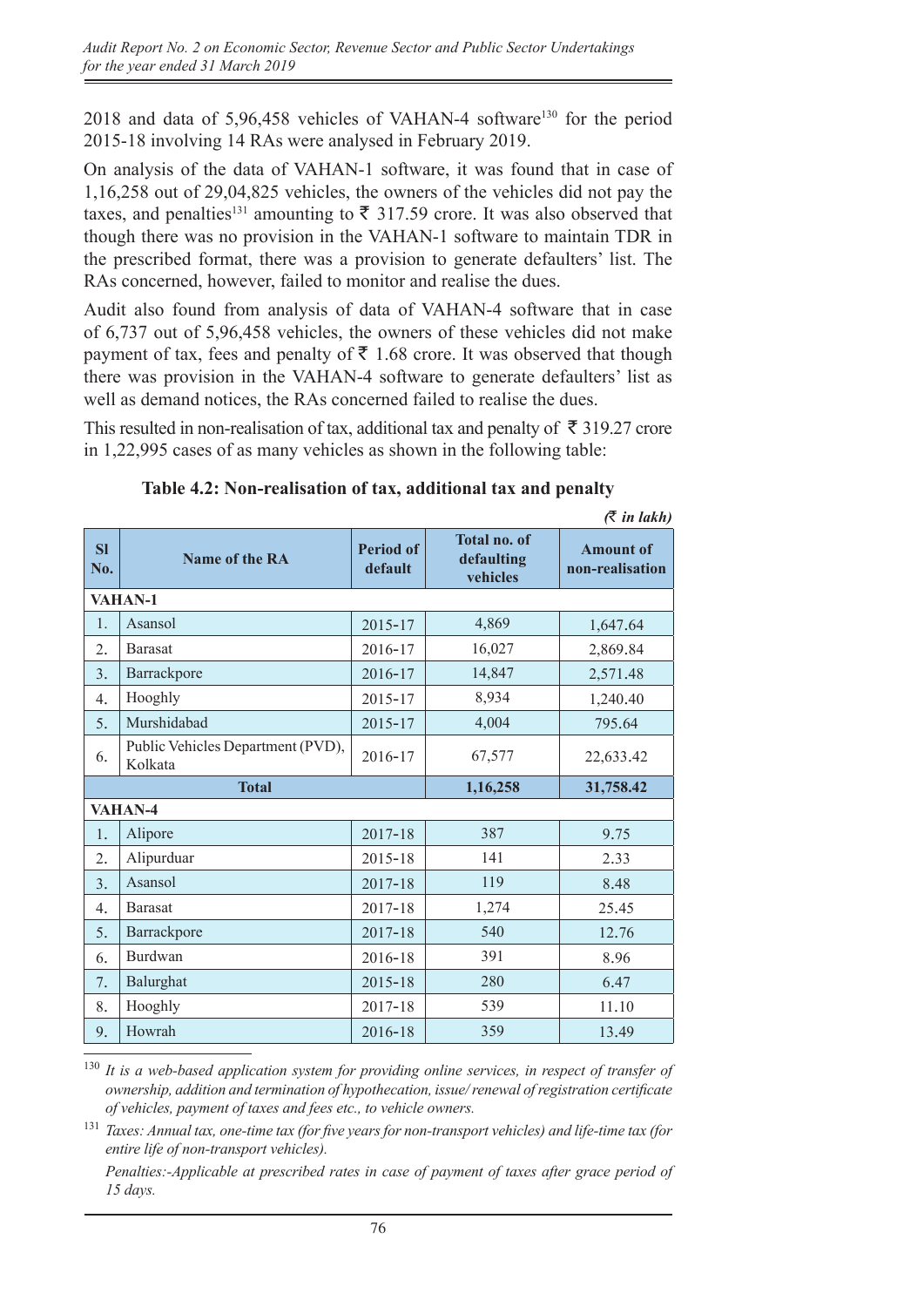| <b>SI</b><br>No.   | Name of the RA                               | <b>Period of</b><br>default | <b>Total no. of</b><br>defaulting<br>vehicles | <b>Amount of</b><br>non-realisation |  |
|--------------------|----------------------------------------------|-----------------------------|-----------------------------------------------|-------------------------------------|--|
| 10.                | Murshidabad                                  | $2017 - 18$                 | 576                                           | 14.19                               |  |
| 11.                | Nadia                                        | $2017 - 18$                 | 499                                           | 11.64                               |  |
| 12.                | Paschim Medinipur                            | $2017 - 18$                 | 1,164                                         | 33.88                               |  |
| 13.                | Purba Medinipur                              | 2016-18                     | 185                                           | 6.51                                |  |
| 14.                | Public Vehicles Department (PVD),<br>Kolkata | $2017 - 18$                 | 283                                           | 3.21                                |  |
| <b>Total</b>       |                                              |                             | 6,737                                         | 168.22                              |  |
| <b>Grand</b> total |                                              |                             | 1,22,995                                      | 31,926.64                           |  |

After being pointed out in Audit,

- Six RAs accepted audit observations in 28,145 cases involving  $\bar{\xi}$  44.22 crore and reported realisation of  $\bar{\xi}$  5.29 crore in 5,481 cases. RA Barrackpore, however, did not furnish details of realisation.
- In the remaining 94,850 cases involving  $\bar{\xi}$  275.05 crore, RAs did not furnish any specific reply. The matter was reported to the Government in May 2020. However, reply was awaited (December 2020).

# **4.4.1.2 Non-realisation of permit fees and fines**

**Registering Authorities did not realise permit fees and late fees of**  ` **12.58 crore from owners of 14,771 transport vehicles plying with expired permits.**

Section 66 of the Motor Vehicles (MV) Act, 1988 provides that the owner of a transport vehicle can use his vehicle in a public place only after obtaining a permit from the prescribed authority. Fees for application and grant/ renewal of permit in respect of different kinds of vehicles are realisable as per rates specified in Schedule-'A' of the Rules 126 and 127 of the West Bengal Motor Vehicles (WBMV) Rules, 1989. Section 81 of MV Act, 1988 prescribes that a permit may be renewed on an application made not less than 15 days before the date of its expiry. Authority may accept an application for the renewal of a permit after the last date on the basis of good and sufficient cause. In terms of Rule 151 of the WBMV Rules, 1989, however, application for renewal of permit may be received after expiry of period of the permit, provided a late fee is paid.

Audit observed from the scrutiny of permit registers and analysis of database of nine RAs, between February 2018 and February 2019 that 14,771 public transport vehicles were plying with expired permits during 2015-18. The owners of those vehicles were paying fitness fees and road taxes, which were indicative of the fact that those vehicles were on road and not lying idle. RAs, however, did not realise permit fee of  $\bar{\tau}$  7.96 crore from them while collecting other taxes. Audit also observed that in 14,468 out of 14,771cases, the owners of vehicles had not applied for renewal of permits even after expiry of the validity period of the permits, for which late fees of  $\bar{\tau}$  4.62 crore was realisable from them. There was no provision in the e-Vahan software to raise an alert regarding the payment due as permit fee at the time of collection of other taxes. This resulted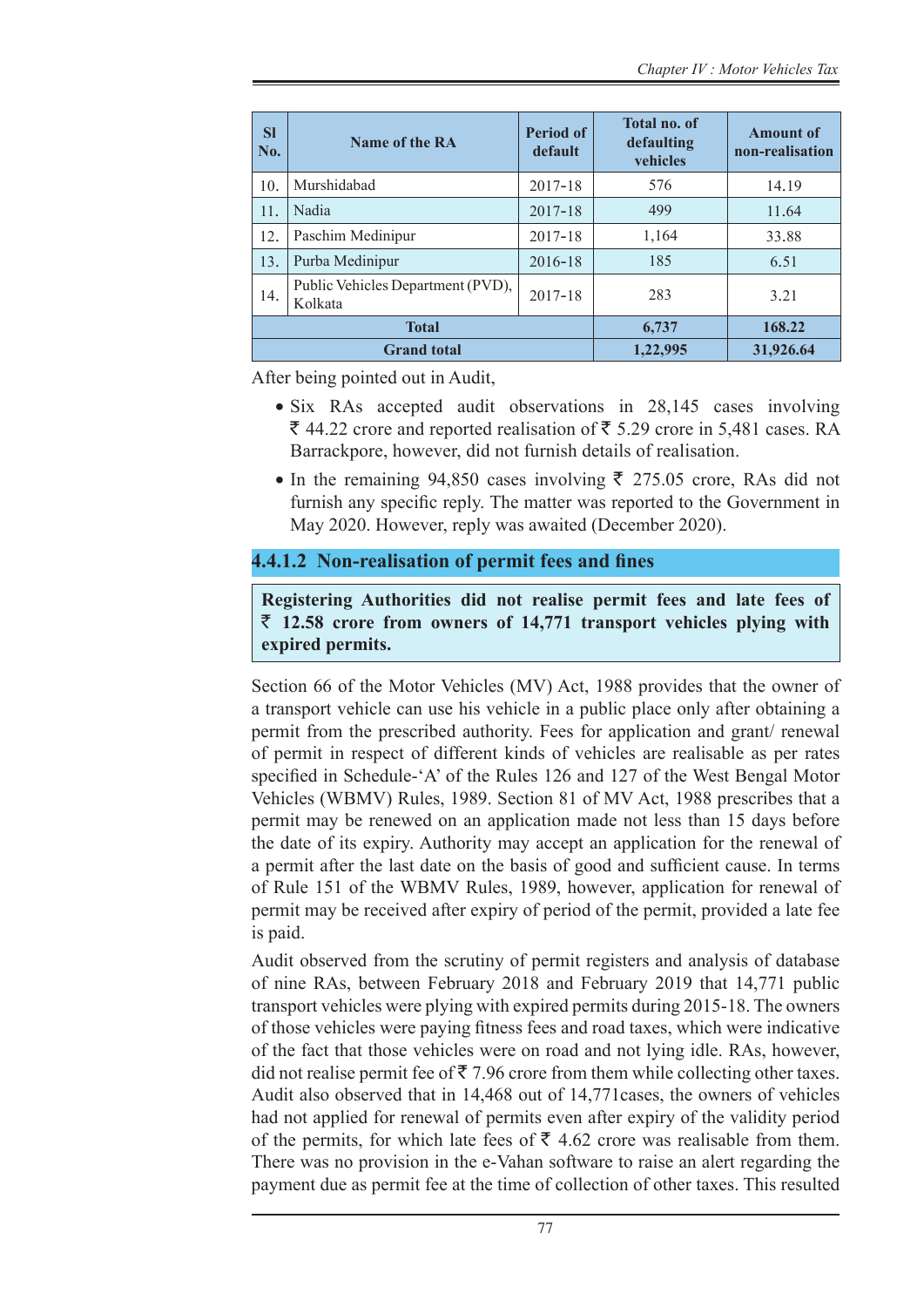in non-realisation of  $\bar{\tau}$  12.58 crore - permit fees ( $\bar{\tau}$  7.96 crore) and late fees  $($ ₹ 4.62 crore).

After the cases were pointed out, six RAs accepted (between March 2018 and January 2020) the audit observations in 10,132 cases involving  $\bar{\xi}$  8.67 crore, of which, RAs, Hooghly and Asansol reported realisation of  $\bar{\tau}$  11.19 lakh in 229 cases and  $\bar{\tau}$  9.86 lakh in 116 cases, respectively. In the remaining 4,639 cases involving  $\bar{\tau}$  3.91 crore, four RAs did not furnish any reply (December 2020).

The matter was reported to the Government in May 2020 followed by a reminder issued in October 2020. Reply was awaited (December 2020).

**4.4.1.3 Short realisation of fitness fee** 

**Registering Authorities realised fee for conducting test of fitness at normal rates instead of 150** *per cent* **of the fee for delayed production of vehicles. This resulted in short realisation of fitness fee of**  $\bar{\tau}$  **one crore in case of 75,583 transport vehicles.**

Rule 62 of the Central Motor Vehicles (CMV) Rules, 1989 prescribes that for obtaining/ renewing certificate of fitness (CF) of a transport vehicle, the owner shall make application and produce the vehicle for inspection and conducting test of fitness. The CF issued by an RA in respect of a newly registered vehicle is valid for two years from the date of registration of the vehicle. In case of renewal of CF, the validity is one year. Rule 81 of CMV Rules, 1989 prescribes the rates of fee for application and conducting test of fitness. Rule 57(6) of the WBMV Rules, 1989 provides that the application for renewal of CF should be made, not less than one month before the date of expiry of the CF. If the owner fails to apply or does not produce the vehicle within the stipulated time132, he shall be liable to pay application fee and fitness fee at the rate of 150 *per cent* of prescribed fees.

Audit analysed (February 2018/ February 2019) data of 8 RAs and observed that out of 2,28,936 transport vehicles, owners of 75,583 transport vehicles submitted application for inspection and conducting test of fitness in connection with renewal of CF between April 2015 and March 2017. The vehicles were produced after delays ranging from 15 days to more than two months. The RAs, however, realised 150 *per cent* of prescribed fee for delay in application only. Fee for conducting test of fitness was levied at normal rates instead of 150 *per cent* for delayed production of vehicles, as the relevant provisions were not mapped in the e-VAHAN133 software.

This resulted in short realisation of fitness fee of  $\bar{\tau}$  one crore as detailed in the following table:

<sup>132</sup> *Date and time mentioned in the CF. If no date and time for next inspection is endorsed on the CF, and application for the renewal of a CF shall be made not less than one month before the date of expiry of the certificate*.

<sup>133</sup> *An application software used by the Transport Department for registration of vehicles and collection of taxes and fees thereof.*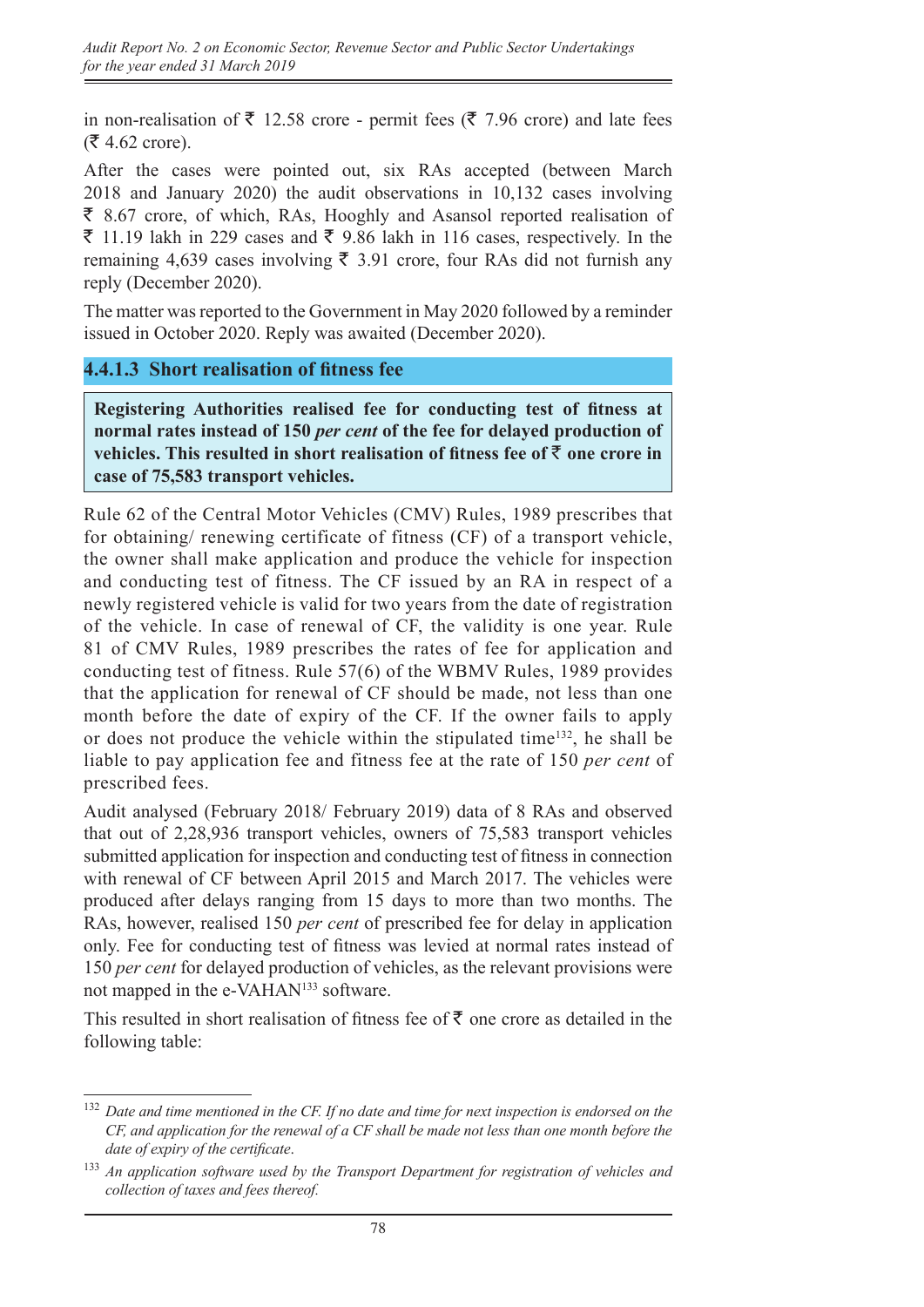$\mathcal{F}$  *in lakh* $)$ 

| <b>Sl. No.</b> | Name of the RA                                         | <b>Period of</b><br>default | <b>No. of vehicles</b><br>produced belatedly<br>for inspection of<br>fitness | Fee realisable<br>(inclusive of<br>application fee $\omega$<br>₹ 100 per vehicle) | <b>Fee realised</b><br>(inclusive of<br>application fee $\mathcal{D}$<br>₹ 100 per vehicle) | Short-<br>realisation |
|----------------|--------------------------------------------------------|-----------------------------|------------------------------------------------------------------------------|-----------------------------------------------------------------------------------|---------------------------------------------------------------------------------------------|-----------------------|
| (1)            | (2)                                                    | (3)                         | (4)                                                                          | (5)                                                                               | (6)                                                                                         | $(7=5-6)$             |
| 1.             | Asansol                                                | 2015-17                     | 10,435                                                                       | 60.08                                                                             | 43.53                                                                                       | 16.55                 |
| 2.             | <b>Barasat</b>                                         | 2016-17                     | 15,256                                                                       | 73.61                                                                             | 54.16                                                                                       | 19.45                 |
| 3 <sub>1</sub> | Barrackpore                                            | 2016-17                     | 9,808                                                                        | 59.02                                                                             | 42.61                                                                                       | 16.41                 |
| 4.             | Burdwan                                                | 2016-17                     | 3,205                                                                        | 17.12                                                                             | 12.48                                                                                       | 4.64                  |
| 5.             | Hooghly                                                | 2015-17                     | 8,106                                                                        | 41.28                                                                             | 30.22                                                                                       | 11.06                 |
| 6.             | Howrah                                                 | 2016-17                     | 2,565                                                                        | 13.19                                                                             | 9.65                                                                                        | 3.54                  |
| 7.             | Murshidabad                                            | 2015-17                     | 6,388                                                                        | 32.28                                                                             | 23.65                                                                                       | 8.63                  |
| 8.             | <b>Public Vehicles</b><br>Department<br>(PVD), Kolkata | 2016-17                     | 19,820                                                                       | 80.02                                                                             | 59.95                                                                                       | 20.07                 |
| <b>Total</b>   |                                                        |                             | 75,583                                                                       | 376.60                                                                            | 276.25                                                                                      | 100.35                |

**Table 4.3: Short realisation of fitness fee**

RAs, Asansol and Hooghly accepted (between February 2019 and July 2019) the audit observation in 18,541 cases involving  $\bar{\tau}$  27.61 lakh, of which RA Hooghly reported realisation of an amount of  $\bar{\tau}$  0.39 lakh in 772 cases. In the remaining 57,042 cases involving  $\bar{\tau}$  72.74 lakh, the RAs did not furnish any reply. The matter was reported to the Government in May 2020 followed by a reminder issued in October 2020. Reply was not received (December 2020).

#### **4.4.1.4 Short realisation of tax from contract carriage vehicles**

**Incorrect mapping in VAHAN software resulted in short realisation of**  tax of  $\bar{z}$  30.53 lakh.

Schedule to Section 3 of the WBMVT Act, 1979, prescribes different rates of tax for stage carriage vehicles<sup>134</sup> and contract carriage vehicles<sup>135</sup>. Tax prescribed for contract carriage vehicles is higher than that prescribed for stage carriage vehicles. An amendment made in August 2012, prescribes tax for contract carriage vehicles at 1.2 *per cent* of the value of the vehicle or  $\bar{\mathfrak{c}}$  8,000, whichever is higher for vehicles with seating capacity up to seven. Tax for vehicles with seating capacity beyond seven and up to 14 is prescribed at 1.2 *per cent* of the value of the vehicle or  $\bar{\mathcal{F}}$  14,000, whichever is higher. Amendments in WBMVT Act were to be updated in the VAHAN software accordingly and mapped in the system.

Audit analysed (February 2018/ February 2019) data of 51,349 contract carriage vehicles of nine RAs. Audit found that the RAs realised tax of  $\bar{z}$  10.73 lakh instead of  $\bar{\tau}$  41.26 lakh, from the owners of 534 contract carriage vehicles for

<sup>134</sup> *As per Section 2 (40) Motor Vehicles Act, 1988, a motor vehicle constructed or adapted to carry more than six passengers excluding the driver for hire or reward at separate fares paid by or for individual passengers.*

<sup>135</sup> *As per Section 2 (7) of the Motor Vehicles Act, 1988, a motor vehicle which carries a passenger or passengers for hire or reward and is engaged under a contract, whether expressed or implied, for the use of such vehicle as a whole.*